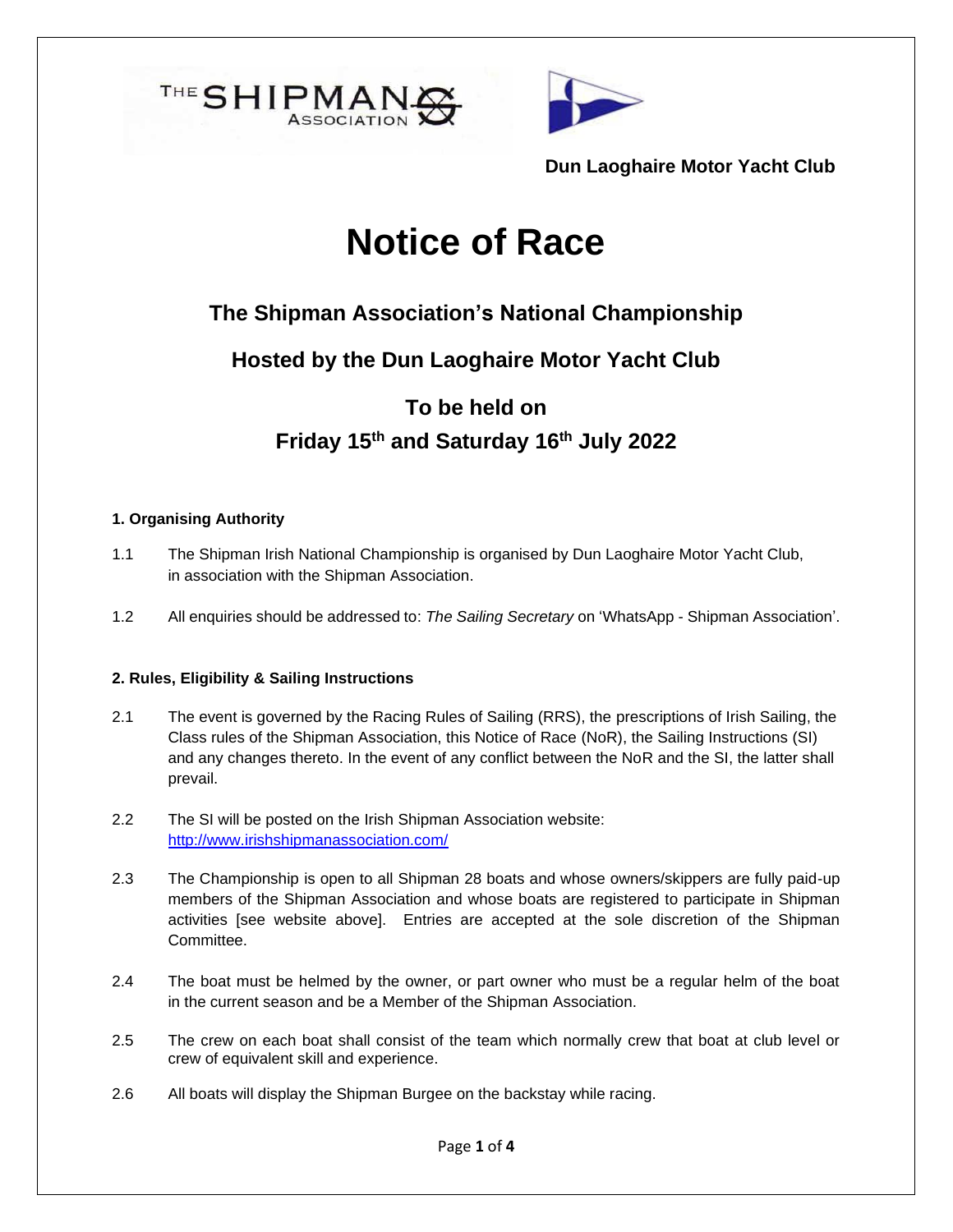



#### **3.0 Entry Fee**

- 3.1 Entries shall be made online to the Shipman Association. The entry fee is €85.00.
- 3.2 Entries are accepted at the sole discretion of the Shipman Association
- 3.3 Entry is conditional upon compliance with the Declaration and Acknowledgements contained in the Championship Entry Form and Declaration by all competitors.

#### **4. Schedule of Races, Registration and Briefing**

#### **Registration from 09.00 hrs.**

#### **Briefing 10.30 hrs. in the DMYC**

| <b>Date</b>                    | Time of 1 <sup>st</sup> Warning Signal | <b>Number of Races</b> |
|--------------------------------|----------------------------------------|------------------------|
| Friday 15 <sup>th</sup> July   | 11.55 hrs.                             |                        |
| Saturday 16 <sup>th</sup> July | 11.20 hrs.                             |                        |

- a) The warning signal for each succeeding race will be made as soon as practicable.
- b) The Race Committee may run a third race on either day if the Committee deems it necessary, provided that the total number of races sailed does not exceed four.
- c) Hoisting IC Numerical 3 at the end of the second race will signal that a third race is being run.

#### **5. Scoring**

- 5.1 RRS Appendix A4 using the Low Point scoring system shall apply.
- 5.2 A boat that did not start, did not finish or that retired after finishing shall be scored points for the finishing place one more that the number of boats confirmed at registration. A boat disqualified shall be scored additional points equal to 5 more than the number of boats confirmed at registration. This changes RRS A4.
- 5.3 The Championship shall comprise four races. One race shall constitute a series. If four races are completed, each boat's series score shall be the total of her race scores discarding her worst score. No discard applies if only three races are completed.

5.4 The Irish Shipman Championship and Shipman Handicap Race are run on the following basis;

- (a) The Handicap Series will run concurrently with the Championship and separate prizes will be awarded for the Handicap results. The handicapping of boats shall apply as fixed by the Race Committee and Handicapper. The Shipman Race Committee and Handicapper reserve the right to alter the appropriate handicaps before and during the Championship.
- (b) A boat may not win a Scratch and Handicap prize in the same race or series. The Scratch series shall take precedence.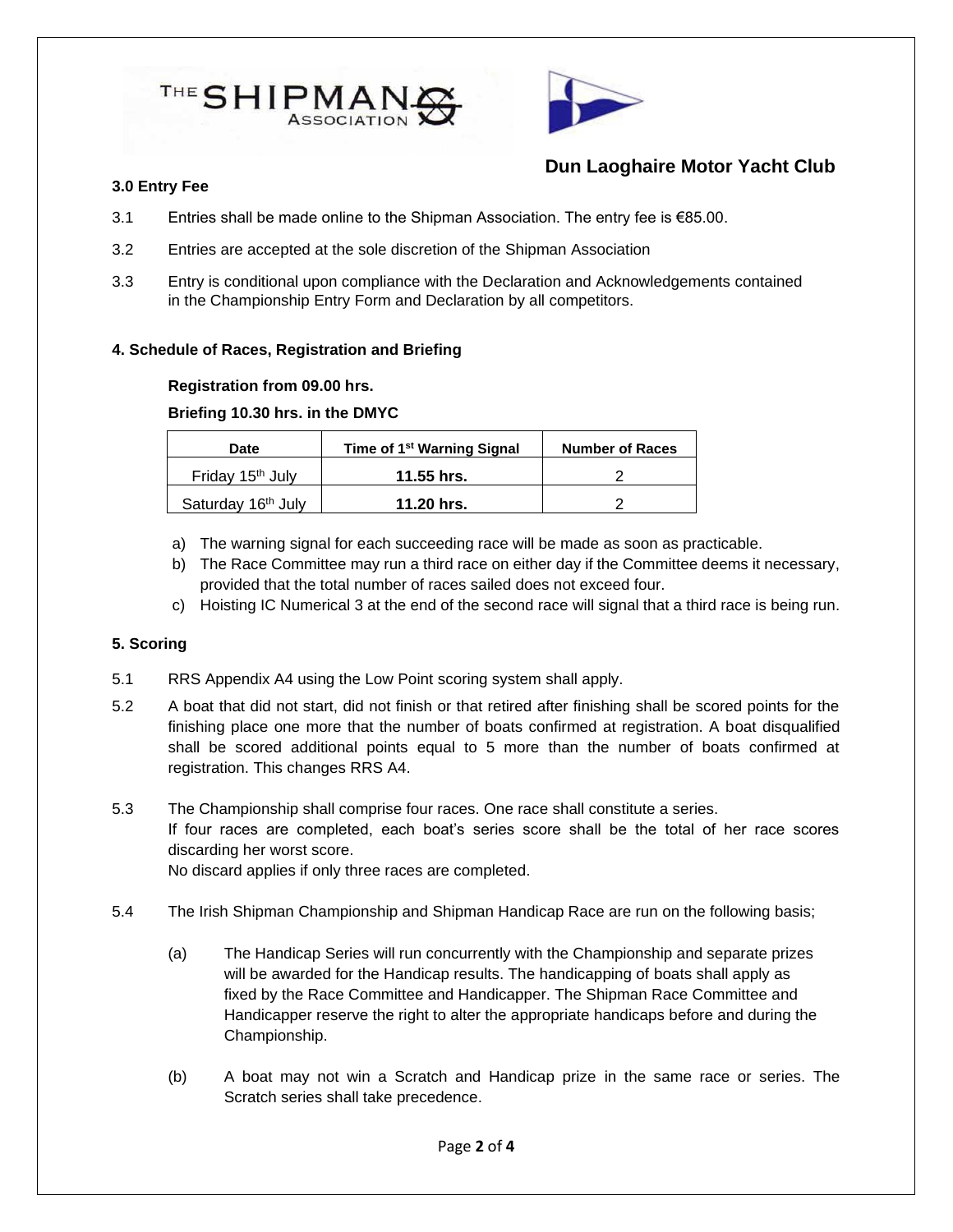



#### **6. Prizes**

6.1 Prizes shall be awarded as follows:

| 1 <sup>St</sup> Overall Scratch:    | The O'Connor Cup                      |
|-------------------------------------|---------------------------------------|
| 1 <sup>st</sup> Overall Handicap:   | The Cork Harbour Silver Trophy        |
| 1 <sup>st</sup> Overall White Sail: | The Donal O'Sullivan Perpetual Trophy |
| 1 <sup>st</sup> Race Scratch:       | The Woodchester Silver Sail           |
| 2 <sup>nd</sup> Race Scratch:       | The Olle Enderlein Plate              |
| 3rd Race Scratch:                   | The DMYC Perpetual Trophy             |
| 4 <sup>th</sup> Race Scratch:       | The Viking Perpetual Trophy           |

6.2 All trophies are awarded on an annual basis and are to be held by the winners until 2023. Additional prizes for placed boats in individual races or overall may be awarded at the discretion of the Committee.

#### **7. Competitors' responsibility and Safety:**

- 7.1 No responsibility shall be accepted by DMYC, The Shipman Association, the Organising Authority, its members, servants or agents, nor those officials or members connected with the event, for any loss, damage, injury or other claim of whatever nature howsoever arising or caused in connection with participation in, or intended participation in this event.
- 7.2 The safety of a boat and her crew is the sole and inescapable responsibility of the owner(s) or the owner's representative, whose obligation it is to ensure that the boat is fully sound, seaworthy, manned by an experienced crew and equipped with all the necessary safety gear.
- 7.3 Neither the NoR, SI nor any action of the OA in any way limits or reduces the complete and unlimited responsibility of the owner(s) or the owner's representative.
- 7.4 Attention is drawn to RRS- Part 1 Fundamental Rules.
- 7.5 Boat owners and competing crews shall ensure that they are adequately insured against loss, damage of injury to persons, boats or equipment at all times and however occurring and shall maintain third party insurance cover of not less than three million, (€3,000,000) Euro and shall produce a valid certificate of insurance on request.
- 7.6 International Code flag Y may be flown at any start in accordance with RRS 40 and if flown then it is mandatory that all competitors wear approved personal buoyancy. However, it is strongly recommended by the Race Committee that all competitors wear personal buoyancy and a safety harness as appropriate.
- 7.7 It is mandatory that each boat shall have a working VHF radio on board.